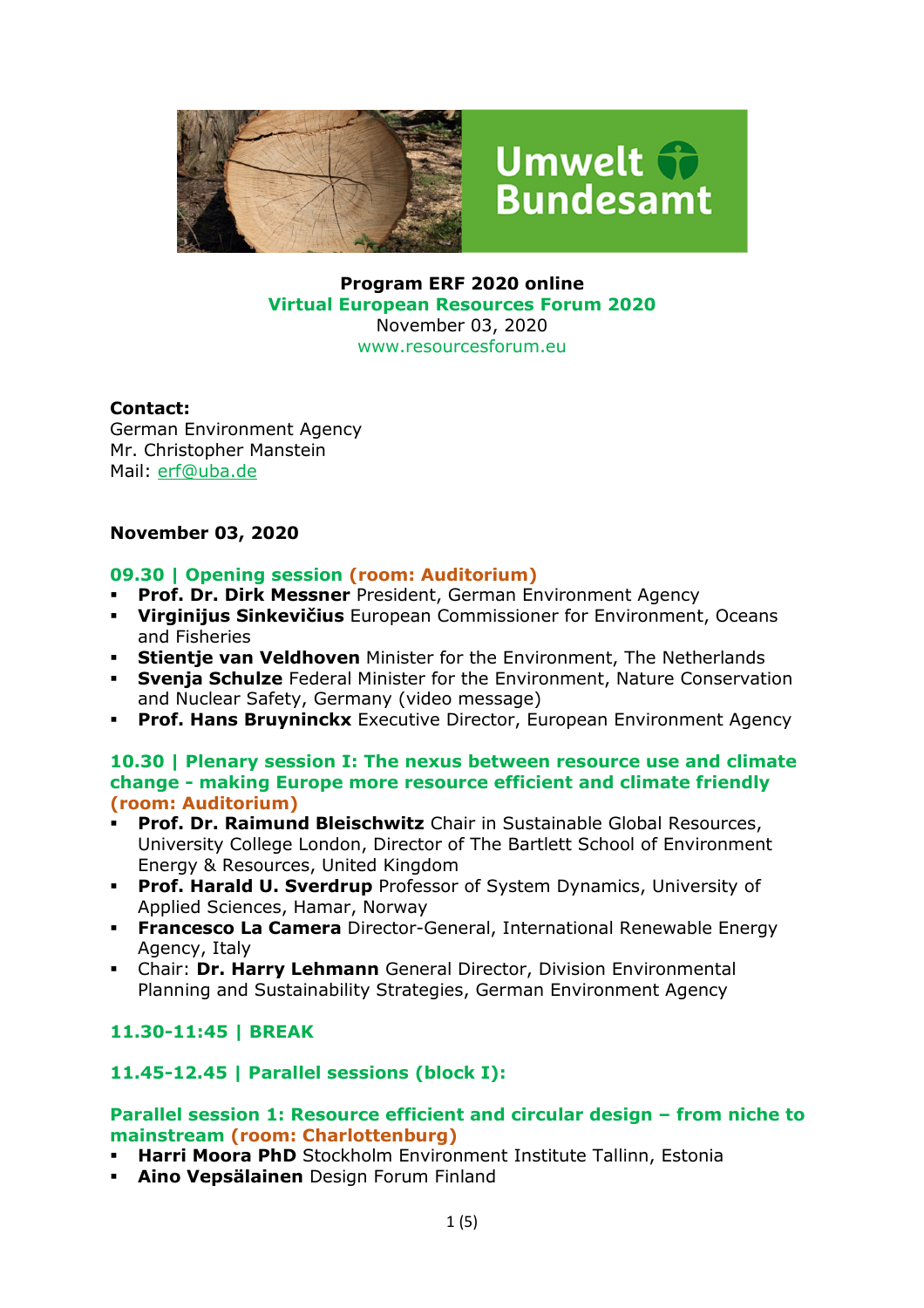- **Ronja Scholz** Technical University Berlin, Fraunhofer Institute for Reliability and Microintegration, Germany
- **Joan Prummel** Rijkswaterstaat Environment, The Netherlands
- Chair: **Carsten Beyer** Managing director, sustainable projects, Germany

#### **Parallel session 2: Modelling the nexus between resource use and climate change (room: Kreuzberg)**

- **Kai Neumann** Considio GmbH, Germany
- **Dr. Stephan Lutter** Research group Global Resource Use, Institute for Ecological Economics, Vienna University of Economics and Business, Austria
- **Elena Rovenskaya** Program Director, Advanced Systems Analysis, International Institute for Applied Systems Analysis
- Chair: **Ullrich Lorenz** Section Fundamental Aspects, Sustainability Strategies and Scenarios, Sustainable Resource Use, German Environment Agency

#### **Parallel session 3: Towards resource efficient and sustainable chemistry (room: Köpenick)**

- **Dr. Thomas Jakl** Deputy Director General, Federal Ministry for Climate Action, Environment, Energy, Mobility, Innovation and Technology, Austria
- **Gabriele Eigenmann**; Senior Industrial Development Officer, Department of Environment/Industrial Resource Efficiency Division, United Nations Industrial Development Organization
- **Pascal Chalvon** Head of Sustainability, Solvay, Belgium (cancel)
- Chair: **Dr. Jutta Klasen** General Director, Division Chemical Safety, German Environment Agency

#### **Parallel session 4: Renewable energies and end of life – the example of wind turbines (room: Schöneberg)**

- **Ferdinand Zotz** Head of Resource Management and Circular Economy, Ramboll Group Munich, Germany
- **Martin Westbomke** Chairman of the Board, RDRWind, Germany
- **Jinfeng Zhang** National Energy Key Laboratory for Wind and Solar Simulation, Testing and Certification, Blade Certification Division, China
- **Marylise Schmid** Analyst Environment & Planning, Wind Europe, Belgium
- Chair: **Dr. Ines Oehme** Head of Section Product Responsibility, German Environment Agency

#### **12.45 | Plenary session II: The European green deal - new impulses for a resource efficient Europe in a circular economy (room: Auditorium)**

- **Dr. Janez Potočnik** Co-chair of the UNEP International Resource Panel, former European Commissioner for R&D and Environment, Slovenia
- **Delara Burkhardt** Member of European Parliament, Group of the Progressive Alliance of Socialists and Democrats, Germany
- **Sirpa Pietikäinen** Member of European Parliament, Group of the European People's Party, Finland
- **Michael Bloss** Member of the European Parliament, Group of the Greens/European Free Alliance, Germany
- Moderation: **Dr. Harry Lehmann** General Director, Division Environmental Planning and Sustainability Strategies, German Environment Agency

# **13.45-14.00 | BREAK**

## **14.00-15.00 | Parallel sessions (block II):**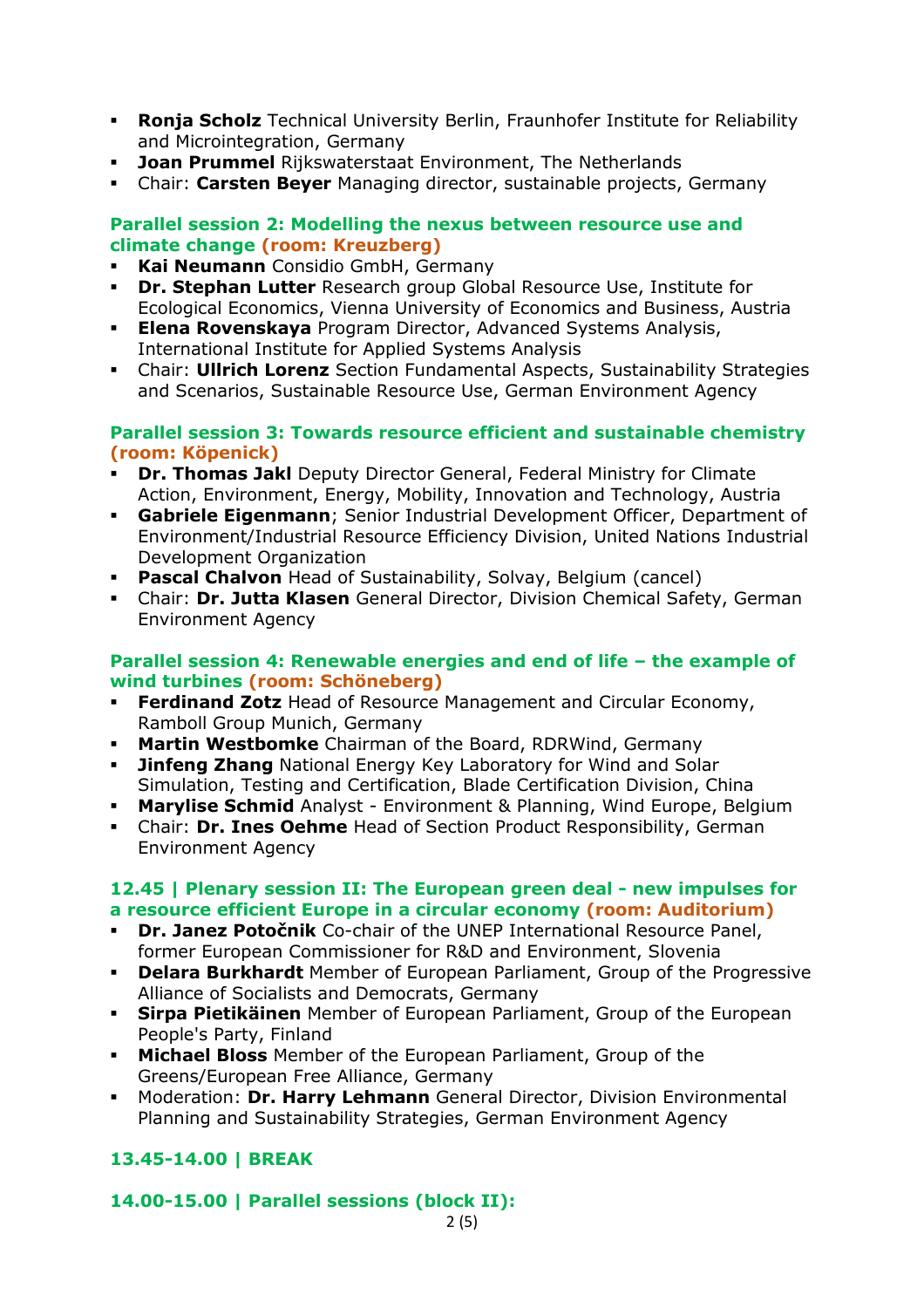#### **Parallel session 5: Sustainability, climate protection and resource efficiency in the health system (room: Charlottenburg)**

- **Dr. Tanja Bratan** Coordinator of Business Unit Innovations in the Health System, Fraunhofer Institute for System and Innovation Research, Germany
- **Dr. Ulli Weisz** Institute of Social Ecology, University of Natural Resources and Life Science Vienna, Austria
- **Dr. Nicole de Paula** Founder, Women Leaders for Planetary Health, and Inaugural Klaus Töpfer Sustainability Fellow at the IASS-Potsdam, Brazil
- Chair: **Christopher Manstein** Section Fundamental Aspects, Sustainability Strategies and Scenarios, Sustainable Resource Use, German Environment Agency

#### **Parallel session 6: Fostering the resource efficient and circular economy – how to manage the interface between chemical, product and waste legislation? (room: Kreuzberg)**

- **Enrique Garcia John** Policy Officer, Waste Management & Secondary Materials, Directorate-General for Environment, European Commission
- **Bo Balduyck** European Chemicals Agency
- **Maria Thestrup Jensen** Ministry of Environment and Food, Environmental Protection Agency, Denmark
- Chair: **Dr. Bettina Rechenberg** General Director, Division Sustainable Production and Products, Waste Management, German Environment Agency

#### **Parallel session 7: Resource efficiency and circular economy indicators and targets (room: Köpenick)**

- **Barbara Bacigalupi** Policy Officer, Directorate General for Environment, European Commission
- **Prof. Dr. Hans Mommaas** Director, Netherlands Environmental Assessment Agency
- **Dr. Melanie Haupt** Institute of Environmental Engineering, ETH Zurich, **Switzerland**
- **Prof. Dr. Stefan Bringezu** Director, Center for Environmental Systems Research, University Kassel, Germany
- Chair: **Dr. Philip Nuss** Section Fundamental Aspects, Sustainability Strategies and Scenarios, Sustainable Resource Use, German Environment Agency

#### **Parallel session 8: Global implications of a country's water footprint - the case of industrialised countries (room: Schöneberg)**

- **Dr. Markus Berger** Chair of Sustainable Engineering, Technical University Berlin, Germany
- **Prof. Dr. Anne-Marie Boulay** International Reference Centre for Life Cycle of Products, Services and Systems, Canada
- **Jonas Bunsen** Chair of Sustainable Engineering, Technical University Berlin, Germany
- **Dr. Masaharu Motoshita** National Institute of Advanced Industrial Science and Technology, Japan
- Chair: **Manuela Helmecke** Section General Aspects of Water and Soil, German Environment Agency

# **15.00-15.15 | BREAK**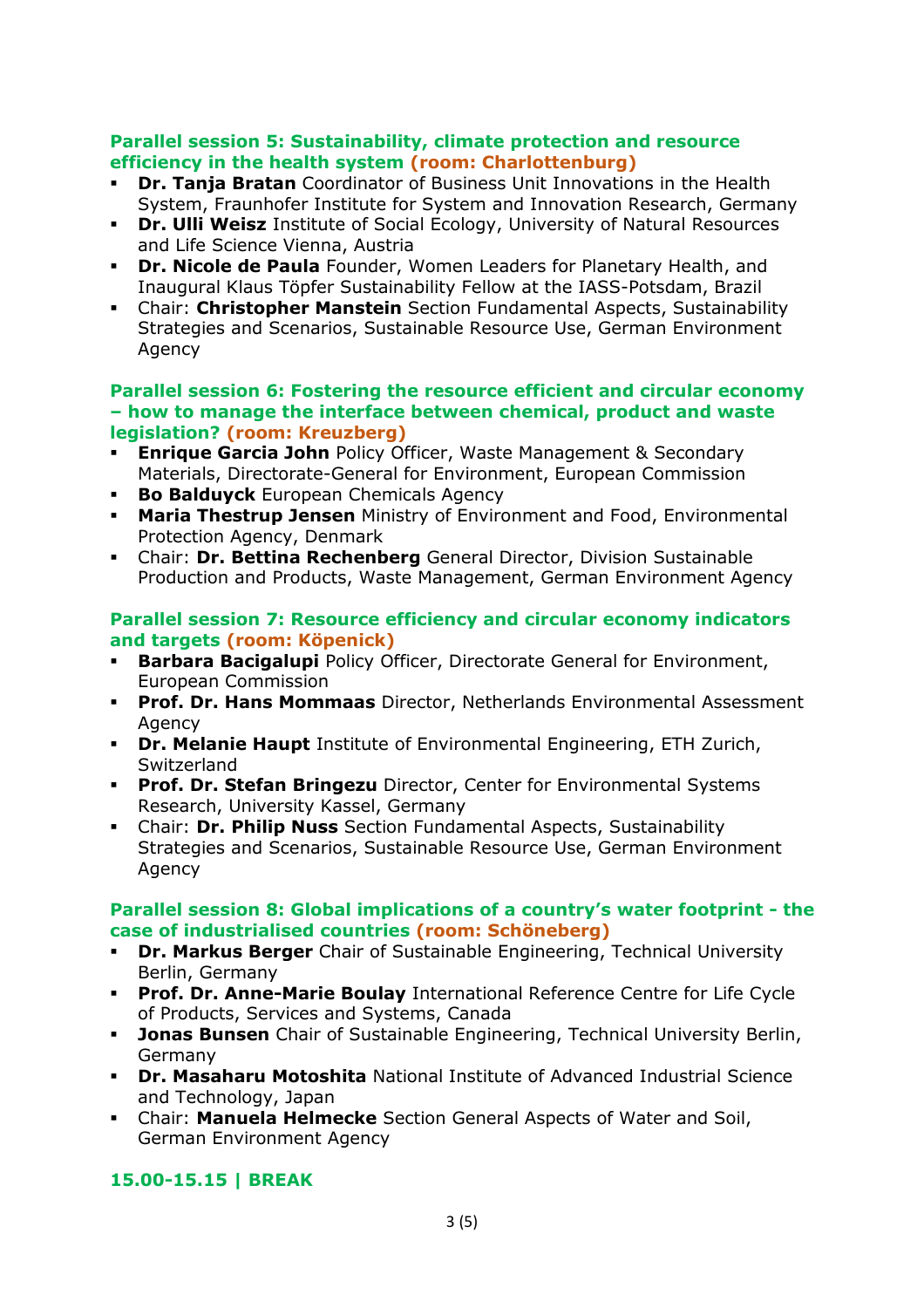## **15.15-16.15 | Parallel sessions (block III):**

#### **Parallel session 9: Sustainable lifestyles for the resource efficient and circular economy (room: Charlottenburg)**

- **Prof. Detlef van Vuuren** Netherlands Environmental Assessment Agency, Professor in Integrated Assessment of Global Environmental Change, Utrecht University
- **Malin Pettersson-Beckeman** Head of Sustainability Communications & Engagement, Inter IKEA Group, Sweden
- **Dr. Lewis Akenji** Executive Director, Promoting Entrepreneurship for Sustainable Development
- Chair: **Dr. Michael Lettenmeier** D-mat, Finland

#### **Parallel session 10: Resource efficient buildings, infrastructures and building solutions (room: Kreuzberg)**

- **Hubert Rhomberg** Managing Director, Rhomberg Holding, Cree Gmbh, Austria
- **Cédric de Meeûs** Vice-President, Group Public Affairs & Government Relations, LafargeHolcim, Switzerland
- **Klaus Dosch** Director, Factor X Agency, Entwicklungsgesellschaft indeland GmbH, Germany
- Chair: **Alexa Lutzenberger** Alrene Consulting, ResScore GmbH, Germany

#### **Parallel session 11: The international dimension of resource efficiency policies and best practise examples from all over the world (room: Köpenick)**

- **Prof. Dr. Olga Sergienko** ITMO University, St. Petersburg, Russia
- **Dr. Asok Khosla** Member of UNEP International Resource Panel, India
- **Prof. Dr. Bing Zhu** Director and Professor, Institute for Circular Economy, Tsinghua University, Member of UNEP International Resource Panel, China
- **Chika Aoki-Suzuki** Institute for Global Environmental Strategies, Japan
- Chair: **Dr. Detlef Schreiber** Deutsche Gesellschaft für Internationale Zusammenarbeit (GIZ) GmbH, Germany

#### **Parallel session 12: Learning about resource efficiency - The role of the higher education system (room: Schöneberg)**

- **Prof. Holger Rohn** Technische Hochschule Mittelhessen University of Applied Sciences, BilRess-Network, Germany
- **Prof. Dr. Torsten Masseck** Universitat Politècnica de Catalunya, Spain
- **Sakari Autio** LAB University of Applied Sciences, Finland
- Chair: **Dr. Carolin Baedeker** Co-Director, Division Sustainable Production and Consumption, Wuppertal Institute, Germany

#### **Parallel session 13: Top ten technologies towards a sustainable use of our resources (room: Pankow)**

- **Hartwig Michels** President Petrochemicals BASF, Germany
- **Prof. Stéphane Mangin** Université de Lorraine, France
- **Cody Finke** CEO, Brimstone Energy, USA
- Chair: **Prof. Victoire de Margerie** Founder & Vice Chairman World Materials Forum, Academician at the National Academy of Technologies of France

# **16.15 | Plenary Session III: outlook and next steps (room: Auditorium)**